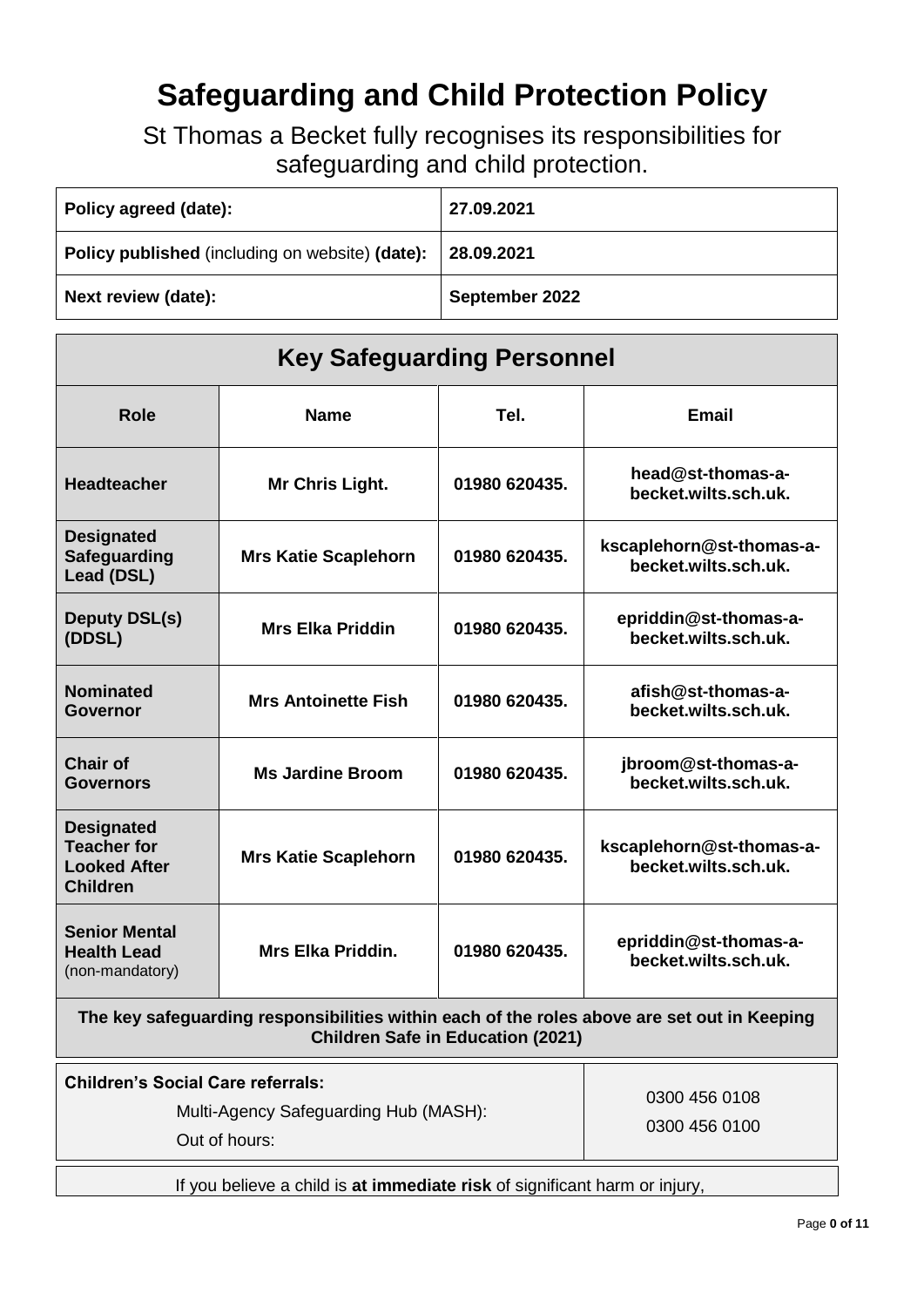protecting children from maltreatment.

The term 'safeguarding children' covers a range of measures including child protection procedures. It encompasses a whole-school preventative approach to keeping children safe, including online that incorporates pupil health and safety; school behaviour management and preventing peer on peer abuse; supporting pupils with medical conditions; Relationships, Sex and Health (RSHE) education and Personal, Social, Health and Economic (PSHE) education; providing first aid and site security.

Consequently, this policy is consistent with all other policies adopted by the governors and should be read alongside the following policies relevant to the safety and welfare of our pupils:

- PSHE and RSE
- Online safety policy
- Behaviour policy, incl. pupil use of mobile and smart technology
- Complaints policy
- SEND policy
- Health and safety policy

• Staff Behaviour Policy

• Whistleblowing policy

#### **This policy applies to all staff in our school.** For the purposes of this policy:

- **Staff** refers to all those working for or on behalf of the school, full time or part time, in a paid or regular voluntary capacity.
- **A volunteer** is a person who performs an activity that involves spending time, unpaid in school (except for approved expenses).
- **Parent** refers to birth parents and other adults who are in a parenting role, for example step-parents, foster carers and adoptive parents.
- **Child** refers to all children on our school roll and any child under the age of 18 who comes into contact with our school. This includes unborn babies.

# you **must** call the police on 999.

St Thomas a Becket Primary is committed to safeguarding and promoting the welfare of children. We will fulfil our local and national responsibilities as laid out in the following key documents:

- Working Together to Safeguard Children (2018)
- Keeping Children Safe in Education (2021)
- [The procedures of the](http://www.proceduresonline.com/birmingham/scb/) Safeguarding Vulnerable People Partnership (formerly WSCB)
- Information sharing Advice for practitioners providing safeguarding services to children, young people, parents and carers (2018)

The aim of this policy is to ensure:

Safeguarding children is defined as:

**Introduction**

- all our pupils are safe and protected from harm.
- safeguarding procedures are in place to help pupils to feel safe and learn to stay safe.
- adults in the school community are aware of the expected behaviours and the school's legal responsibilities in relation to safeguarding and child protection.

## **Scope**

ensuring that children grow up with the provision of safe and effective care

- acting to enable all children to have the best life chances
- preventing impairment of children's mental and physical health or development and
- 

- 
- 

Equality Statement

• Teaching and Learning

policy

Administration of medicines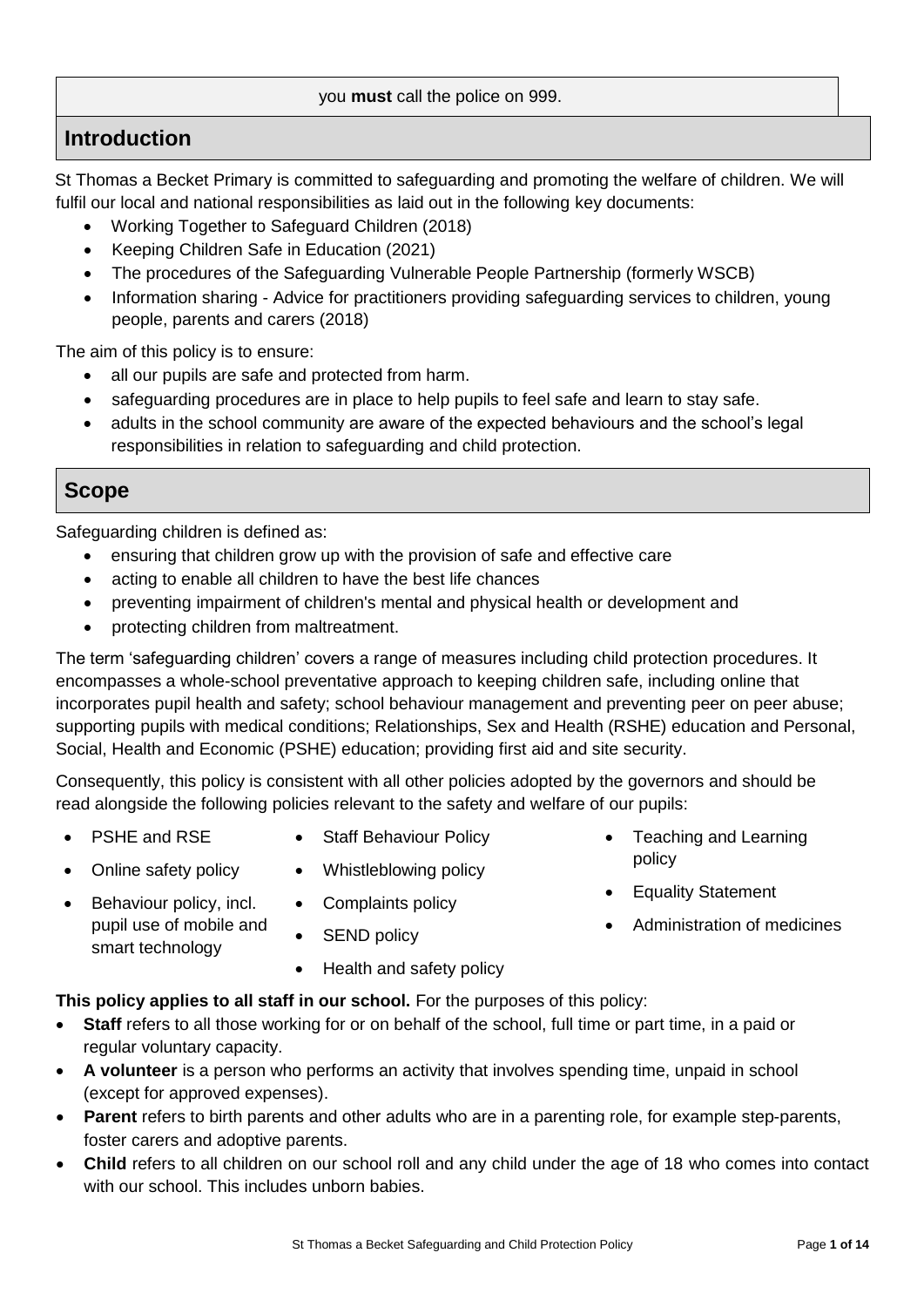**Any safeguarding concerns or disclosures of abuse relating to a child at school, outside of school and online are within the scope of this policy.**

## **Expectations**

All staff are:

- familiar with this safeguarding policy and have an opportunity to contribute to its review.
- alert to signs and indicators of possible abuse and wider safeguarding issues.
- able to record and report concerns as set out in this policy.
- able to deal with a disclosure of abuse from a child.
- involved in the implementation of individual education programmes, integrated support plans, child in need plans and interagency child protection plans as required.

In addition, all staff have read and understood Part 1 or Annex A of the latest version of Keeping Children Safe in Education (KCSiE 2021). School leaders and staff who work directly with children have also read Annex B and Part 5.

#### **Governors**

As key strategic decision makers and vision setters for the school, the governors will make sure that our policies and procedures are in line with national and local safeguarding requirements. Governors will work with the senior leaders to make sure the following safeguarding essentials are in place:

| <b>Training/Teaching</b>                                                                        | <b>Policy/Procedures</b>                                           | <b>Staffing</b>                                                                         |
|-------------------------------------------------------------------------------------------------|--------------------------------------------------------------------|-----------------------------------------------------------------------------------------|
| Whole school approach to broad                                                                  | Peer on Peer abuse                                                 | Designated Safeguarding Lead<br>(DSL) who is a senior member of<br>the leadership team. |
| and balanced curriculum<br>embedding safeguarding                                               | Pupil voice                                                        |                                                                                         |
| teaching                                                                                        | Online safety                                                      | Deputy Designated Safeguarding<br>Lead (DDSL)                                           |
| D/DSL training                                                                                  | Whistleblowing                                                     |                                                                                         |
| Designated teacher training                                                                     | Staff Behaviour Policy (for safer                                  | Designated teacher for children<br>looked-after (even if there are no<br>LAC on roll)   |
| KCSiE Part 1 or Annex A (and<br>Annex B and Part 5 for staff<br>working directly with children) | working practice), incl. low-level<br>concerns about staff conduct |                                                                                         |
|                                                                                                 | Early help                                                         | Senior mental health lead                                                               |
| Staff training, including regular<br>safeguarding updates                                       | <b>Mental Health</b>                                               | Pastoral and well-being staff                                                           |
|                                                                                                 | Multi-agency working                                               |                                                                                         |
| Children taught about keeping<br>safe online                                                    | Children missing out on<br>education (CMOE) and Children           |                                                                                         |
| Online safety training for staff                                                                | Missing Education (CME)                                            |                                                                                         |
| Preventing radicalisation                                                                       | Children with SEND and a                                           |                                                                                         |
| Teaching staff confidence to                                                                    | physical health issue                                              |                                                                                         |
| deliver RSHE/PSHE to all pupils                                                                 | Reporting abuse, incl. dealing<br>with a child at immediate risk / |                                                                                         |
| Annual review of online safety<br>arrangements                                                  | SVPP procedures                                                    |                                                                                         |
|                                                                                                 | Honour based abuse (HBA)                                           |                                                                                         |
|                                                                                                 | <b>Female Genital Mutilation (FGM)</b>                             |                                                                                         |
|                                                                                                 | Behaviour policy                                                   |                                                                                         |
|                                                                                                 | Relationships, Sex and Health<br>Education (RSHE) policy           |                                                                                         |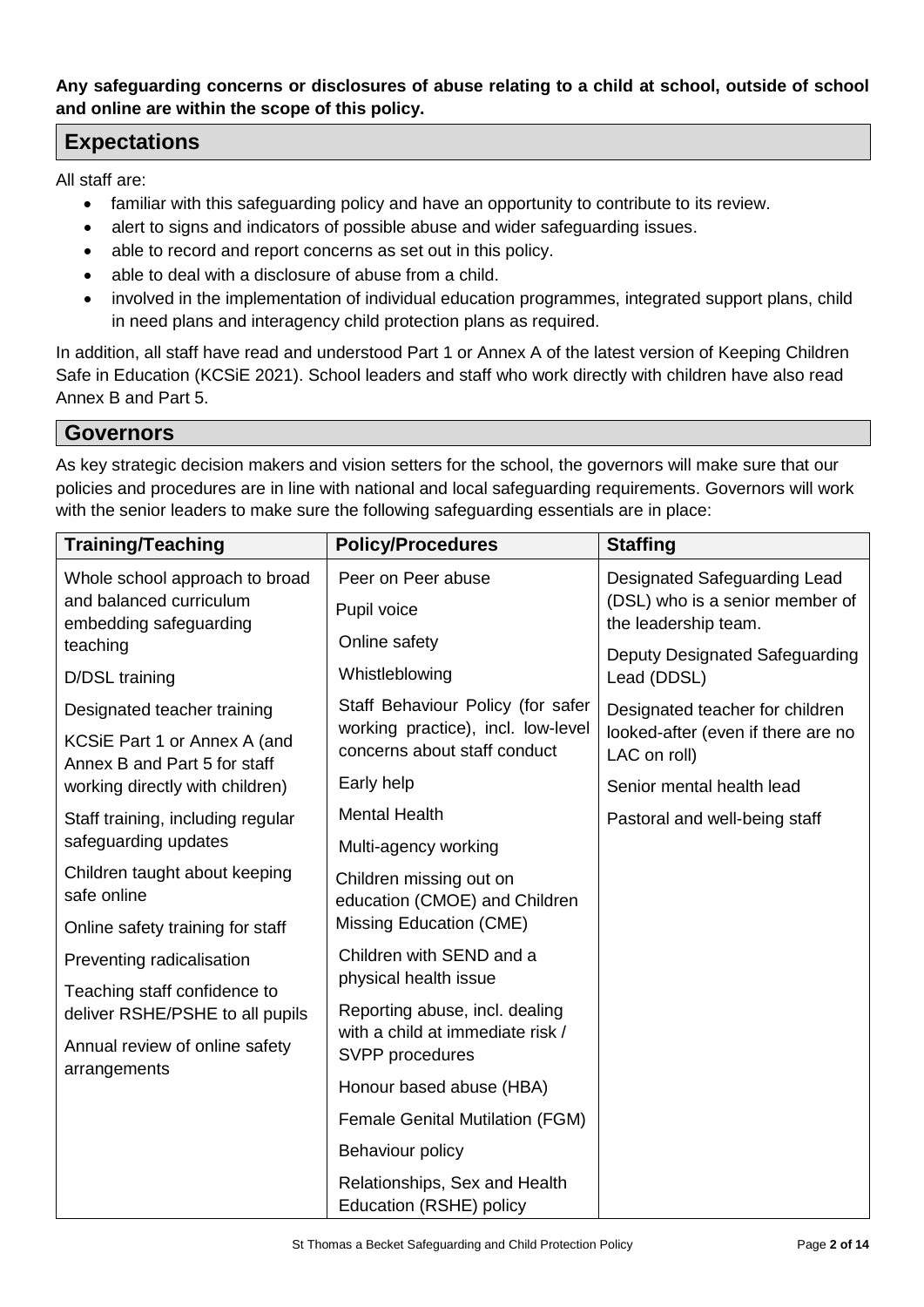| Staff contribution to policy |  |
|------------------------------|--|
| Safeguarding policy review   |  |

#### **Concerns and allegations management**

Our chair of governors is responsible for liaising with the local authority Designated Officer for Allegations (DOfA) and other partner agencies in the event of an allegation of abuse being made against the Headteacher.

See also 'Managing concerns and allegations against staff'.

## **Audit**

The nominated governor (NG) for safeguarding collaborates with the Headteacher and the D/DSL to complete an annual safeguarding audit return to the local authority.

## **Safer Recruitment**

Our governors monitor the school's safer recruitment practice, including the Single Central Record.

# **Monitoring and review**

Governors ensure that safeguarding is an agenda item for every full governing body meeting.

The Headteacher ensures that safeguarding is an agenda item for every staff meeting.

This policy is reviewed annually or earlier as required by changes to legislation or statutory guidance.

The nominated governor meets the DSL every term (six times a year) to monitor the effectiveness of this policy.

# **Mandatory procedures – Staff and adults at school**

## **Safer recruitment**

All staff are subject to safer recruitment processes and checks and we follow the guidance set out in Part 3 of KCSiE (2021).

At St Thomas a Becket Primary School, we scrutinise all applications for paid or voluntary posts. We undertake interviews and make appropriate checks through the Disclosure and Barring Service (DBS). We maintain a single central record (SCR) of the essential checks as set out in KCSiE, that have been carried out and certificates obtained. The SCR applies to:

- all staff (including supply staff, and teacher trainees on salaried routes) who work at the school.
- all governors

See also Training.

## **Staff Behaviour Policy (for safer working practice)**

St Thomas a Becket Primary School is committed to positive academic, social and emotional outcomes for our pupils underpinned by a strong safeguarding ethos. We are equally committed to the protection and welfare of our staff, who are expected to adhere to the highest standards of professional behaviour.

The Staff Behaviour Policy sets out staff behaviours that should be avoided as well as those that constitute safe practice and supports our commitment to safeguarding children.

Teaching staff are additionally expected to act within the guidance of the 'personal and professional conduct' section of the Teachers' Standards.

## **Identifying the signs**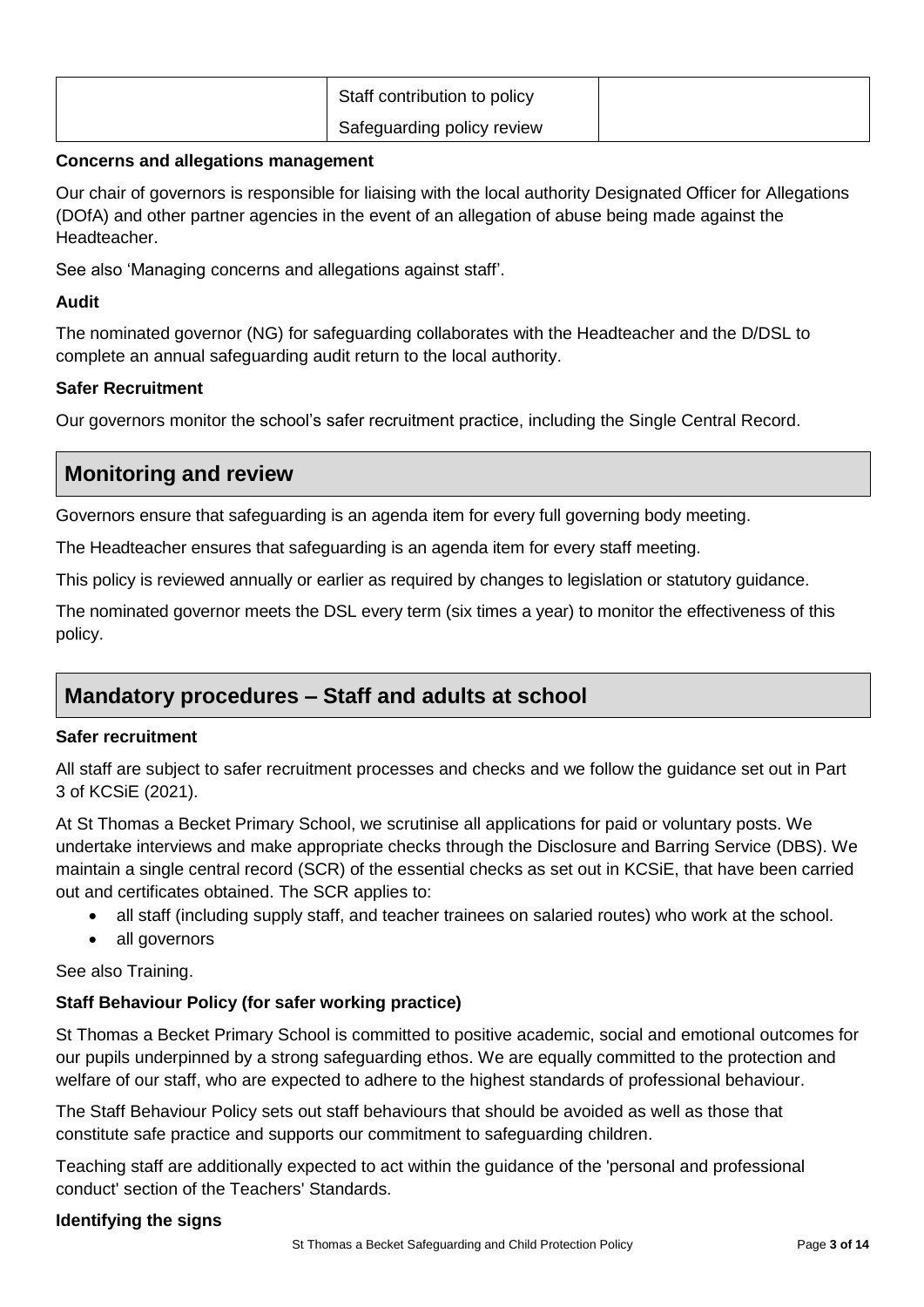All staff know how to recognise and are alert to the signs of neglect and abuse and wider safeguarding issues, including but not limited to child on child sexual violence and harassment, peer on peer abuse and exploitation. Definitions of abuse, set out in 'What to do if you're worried a child is being abused - Advice for practitioners' (2015), 'Keeping Children Safe in Education' (2021) and Sexual violence and sexual harassment between children in schools (2021) along with notes from safeguarding training, are important reference documents for all staff. Every member of staff is provided with a copy of Part 1 or Annex A of KCSiE which they are required to read, and which also includes supporting guidance about several specific safeguarding issues. Staff who work directly with children are also required to read Annex B and Part 5 of KCSiE (2021).

### **Responding to concerns/disclosures of abuse**

Flowcharts provided by the SVPP that set out the required procedure for staff to follow when they have a safeguarding concern about a child are displayed in the staffroom and adult cloakrooms for easy reference.

Staff adhere to the organisation's safeguarding training requirements when concerned about abuse or when responding to a disclosure of abuse. Staff understand that they must NOT:

- take photographs of any injuries.
- postpone or delay the opportunity for the child to talk.
- take notes while the child is speaking or ask the child to write an account.
- try to investigate the allegation.
- promise confidentiality eg say they will keep 'the secret'.
- approach or inform the alleged abuser.

All staff record any concern about or disclosure by a pupil of abuse or neglect and report this to the D/DSL using the standard form. It is the responsibility of each adult in school to ensure that the D/DSL receives the record of concern without delay. In the absence of the D/DSL, staff members know to speak directly to the MASH. In some circumstances, the D/DSL or member of staff seeks advice by ringing the MASH for advice.

The D/DSL will liaise with safeguarding partners and work with other agencies in line with Working Together (2018) and will refer to National Police Chief's Council guidance for schools to understand when they should consider calling the police.

The D/DSL will provide as much information as possible as part of the referral process. This will allow any assessment to consider all the available evidence and enable a contextual approach to address such harm.

During term time, the DSL or a DDSL is always available during school hours for staff to discuss any safeguarding concerns.

The voice of the child is central to our safeguarding practice and pupils are encouraged to express and have their views given due weight in all matters affecting them.

#### **Online safety**

The breadth of issues classified within online safety is considerable, but can be categorised into four areas of risk:

• content: being exposed to illegal, inappropriate or harmful content, for example: pornography, fake news, racism, misogyny, self-harm, suicide, anti-Semitism, radicalisation and extremism.

• contact: being subjected to harmful online interaction with other users; for example: peer to peer pressure, commercial advertising and adults posing as children or young adults with the intention to groom or exploit them for sexual, criminal, financial or other purposes'.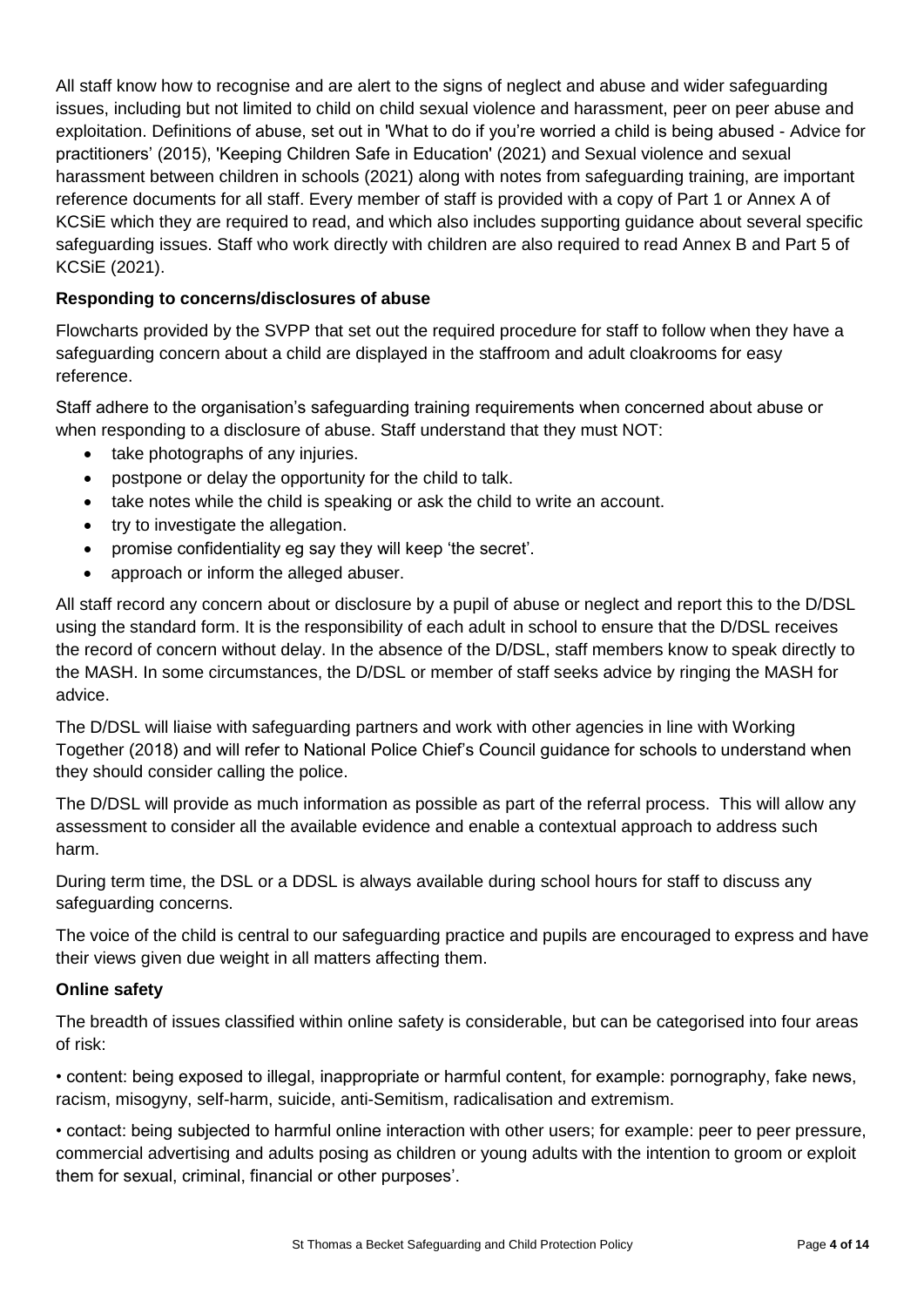• conduct: personal online behaviour that increases the likelihood of, or causes, harm; for example, making, sending and receiving explicit images (e.g consensual and non-consensual sharing of nudes and seminudes and/or pornography, sharing other explicit images and online bullying; and

• commerce - risks such as online gambling, inappropriate advertising, phishing and or financial scams. If you feel your pupils, students or staff are at risk, please report it to the Anti-Phishing Working Group [\(https://apwg.org/\)](https://apwg.org/).

Online safety is a running and interrelated theme which is reflected in our policies and procedures. Children are taught about safeguarding, including online safety. Online safety is considered as part of our whole school safeguarding approach and wider staff training and curriculum planning. A personalised or contextualised approach is taken for more vulnerable children, victims of abuse and some children with SEND.

St Thomas a Becket Primary School acknowledges the fact many children have unlimited and unrestricted access to the internet via mobile phone networks, the school will follow its policy on the use of mobile and smart technology in school to safeguard children and will follow peer on peer abuse procedures when mobile phones are used by a child whilst in school to sexually harass their peers via their mobile and smart technology, share indecent images: consensually and non-consensually (often via large chat groups), and view and share pornography and other harmful content.

## **Managing concerns and allegations against staff (including supply teachers, volunteers and contractors)**

St Thomas a Becket Primary School follows the procedure set out by the SVPP 'Allegations against adults' flowchart which is displayed in the staffroom and adult cloakrooms for easy reference.

Where anyone in the school has a concern about the behaviour of an adult who works or volunteers at the school, including supply staff and contractors, they must immediately consult the Headteacher/Principal who will refer to the local authority Designated Officer for Allegations (DOFA).

Any concern or allegation against the Headteacher/Principal will be reported to the Chair of Governors without informing the Headteacher/Principal.

All staff must remember that the welfare of a child is paramount and must not delay raising concerns for fear a report could jeopardise their colleague's career. St Thomas a Becket Primary School promotes an open and transparent culture in which all concerns about adults working in or on behalf of the school (including supply teachers, volunteers and contractors) are dealt with promptly and appropriately.

Any allegation of abuse will be dealt with in a fair and consistent way that provides effective protection for the child and at the same time supports the person who is the subject of the allegation.

In addition to the concern/allegation management process, the school's DSL will also refer suspected abuse to the MASH as described in 'responding to a concern.'

All members of staff and volunteers have read and signed to confirm they have understood the school's Staff Behaviour Policy (for safer working practice), all supply staff and contractors are made aware of expectations of their behaviour.

Concerns and allegations reported relating to supply staff and contractors will be notified to their employers for investigation and potential referral to DOFA.

St Thomas a Becket Primary School will appoint a 'case manager' to lead any investigation where the reported allegation does not meet the allegations threshold to consider a referral to the DOFA. This is the headteacher or where the headteacher is the subject of an allegation, the chair of governors.

## **Managing low-level concerns about adults**

St Thomas a Becket Primary School operates a 'low-level' concerns policy in accordance with KCSIE. 'Lowlevel' refers to behaviour that is: inconsistent with expectations set out in the Staff Behaviour Policy, including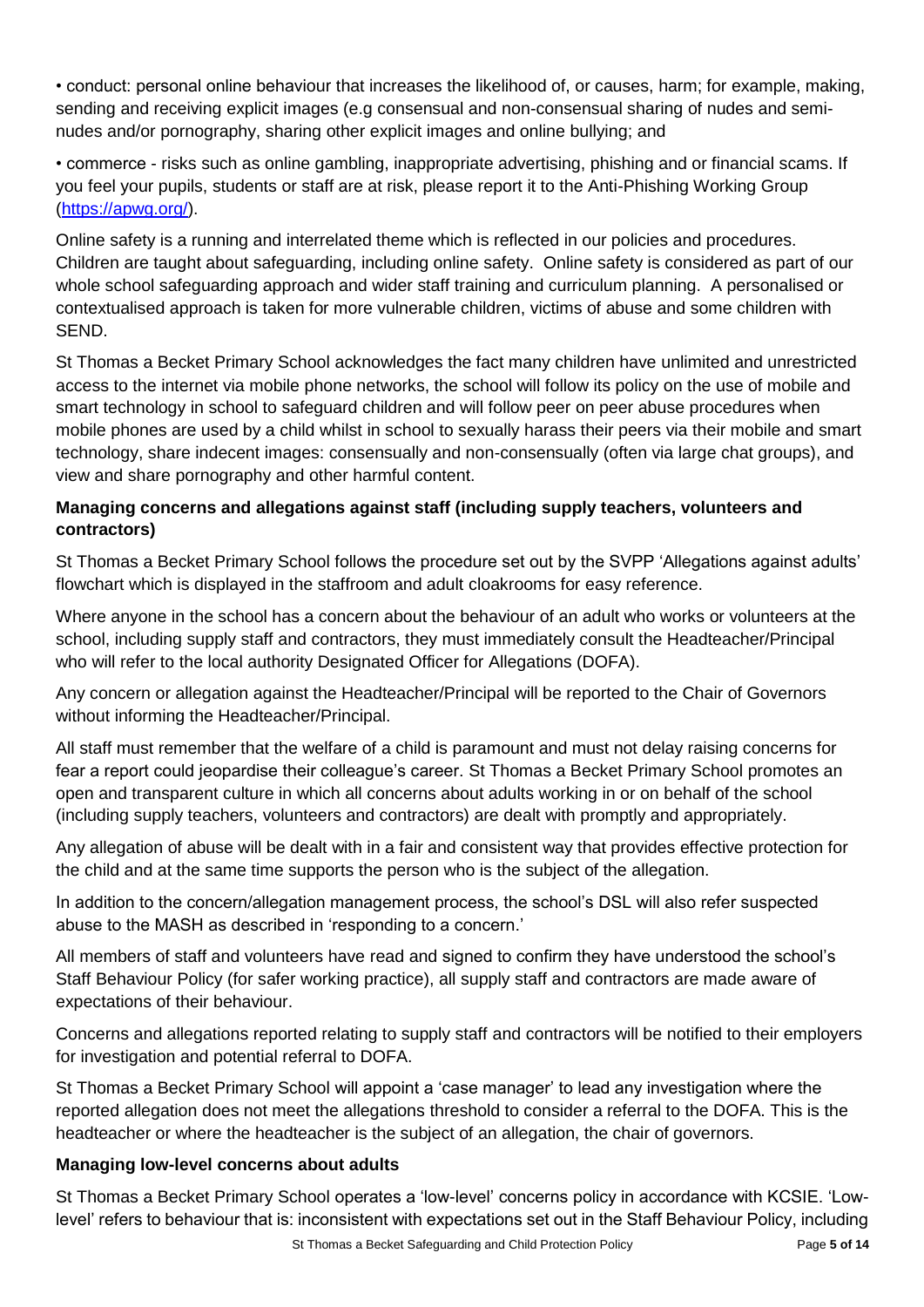inappropriate conduct outside of work, and/or does not meet the allegations threshold, or is otherwise not considered serious enough to consider a referral to the DOfA.

All low-level concerns will be reported to the headteacher; low-level concerns about the headteacher will be reported to the chair of governors.

St Thomas a Becket Primary School will:

- ensure all staff are clear about what appropriate behaviour is (as set out in the Staff Behaviour Policy), and are confident in distinguishing expected and appropriate behaviour from concerning, problematic or inappropriate behaviour, in themselves and others;
- empower staff to share any low-level safeguarding concerns;
- provide a responsive, sensitive and proportionate handling of such concerns when they are raised, for both the child/ren and the adult; and,
- respond to reports of low-level concerns in accordance with our HR conduct procedures by addressing unprofessional behaviour and support the individual to correct it at an early stage. If the concern has been raised via a third party, the headteacher will collect as much evidence as possible by speaking:
	- $\circ$  directly to the person who raised the concern, unless it has been raised anonymously;
	- o to the individual involved and any witnesses.

Reporting low-level concerns helps to create and embed a culture of openness, trust and transparency in which the school's values and expected behaviour are constantly lived, monitored and reinforced by all staff.

Staff are encouraged to self-refer where they have found themselves in a situation which could be misinterpreted, might appear compromising to others, and/or on reflection they believe they have behaved in such a way that they consider falls below the expected professional standards.

All low-level concerns will be recorded in writing, retained and reviewed to help recognise any weakness in the school safeguarding system so that potential patterns of concerning, problematic or inappropriate behaviour can be identified.

#### **Whistleblowing**

All staff and pupils can raise concerns about poor or unsafe practice and potential failures in the school safeguarding regime. Our whistleblowing procedures, which are reflected in staff training and our Staff Behaviour Policy, and shared with pupils are in place for such concerns to be raised with Katie Scaplehorn.

If a staff member feels unable to raise an issue with Katie Scaplehorn or feels that their genuine concerns are not being addressed, other whistleblowing channels are open to them:

- The NSPCC whistleblowing helpline
	- Staff can call: 0800 028 0285 from 08:00 to 20:00, Monday to Friday, or email help@nspcc.org.uk.
- A member of the governing body: Antoinette Fish (safeguarding link Governor)

#### **Escalation of concerns**

Effective working together depends on an open approach and honest relationships between colleagues and between agencies.

Staff must be confident and able to professionally disagree and challenge decision-making as an entirely legitimate activity; a part of our professional responsibility to promote the best safeguarding practice. Staff are encouraged to press for re-consideration if they believe a decision to act/not act in response to a concern raised about a child is wrong. In such cases the SVPP Case Resolution Protocol is used if necessary.

If we are on the receiving end of a professional challenge, we see this as an opportunity to reflect on our decision making.

## **Record keeping and information sharing**

The school: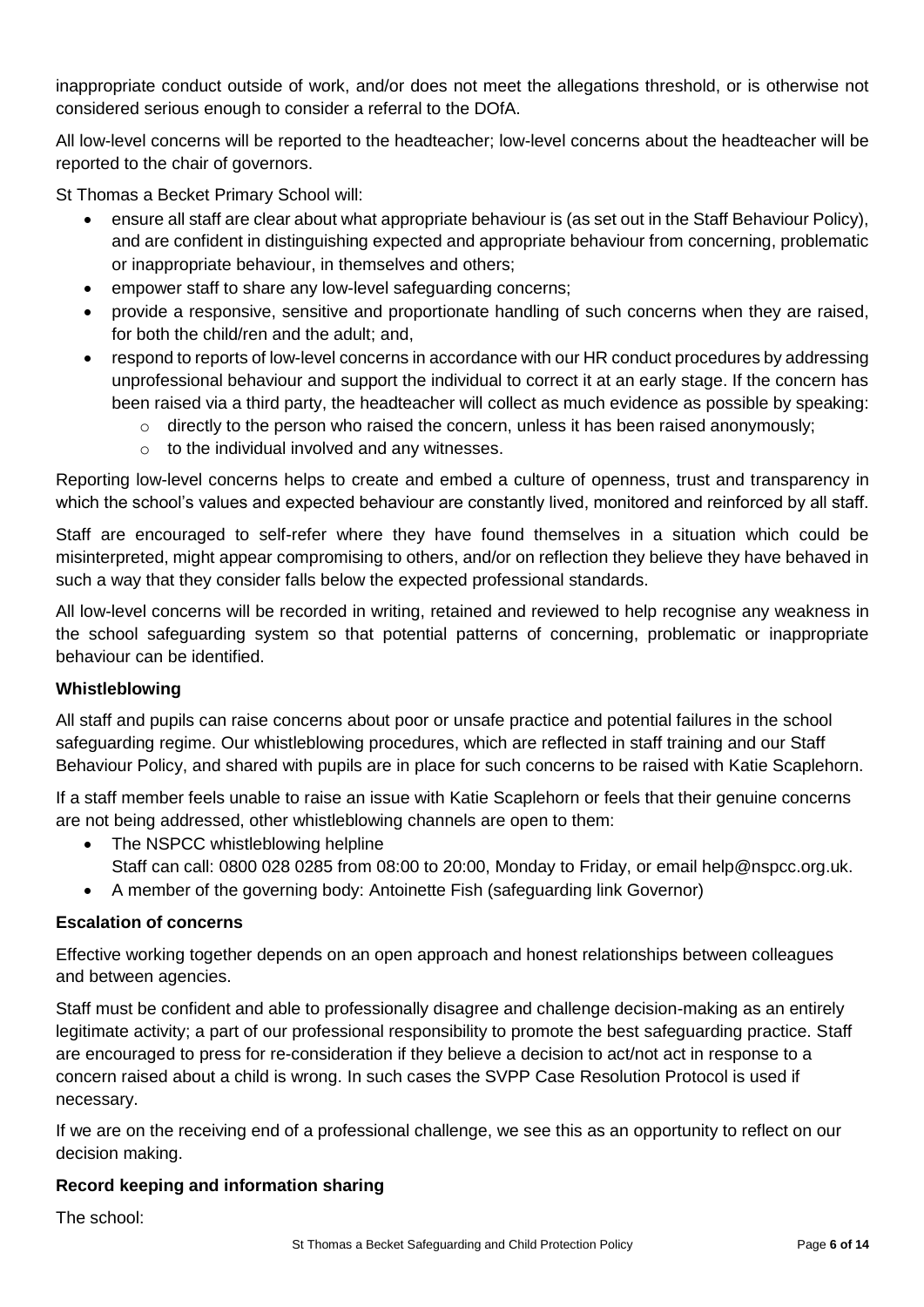- liaises with partner organisations (alternative provisions, Wiltshire Council, SPECIFY ANY OTHER) to ensure any safeguarding records for learners are shared on transition:
	- o by the setting/school/organisation previously attended by the child.
	- o by our DSL when the child leaves our school.

For any child dual-registered with another school/setting/organisation, the school continues to be responsible for the safeguarding of the placed pupil thus the DSL will regularly liaise with the DSL at that base to ensure information is shared in the child's best interests. This includes contextual safeguarding information about relationships that young people form in their neighbourhoods, schools and online to enable assessment and intervention to happen within these extra-familial contexts.

- keeps clear and comprehensive written records of all pupil safeguarding and child protection concerns using a standard recording form, with a body map, including how the concern was followed up and resolved as well as a note of any action taken, decisions reached and the outcome.
- ensures all pupil safeguarding and child protection records are kept securely in a locked location.
- ensures the records incorporate the wishes and views of the pupil.

The D/DSL acts in accordance with Information Sharing – Department for Education (DfE) (2018) and in line with the Wiltshire Council Record Keeping Guidance which includes details about file retention. Information about pupils at risk of harm is shared with members of staff in keeping with the seven golden rules to sharing information in the DfE guidance.

We are committed to work in partnership with parents and carers. In most situations, we will discuss initial concerns with them. However, the D/DSL will not share information where there are concerns that if so doing would:

- place a child at increased risk of significant harm
- place an adult at increased risk of serious harm
- prejudice the prevention, detection or prosecution of a serious crime
- lead to unjustified delay in making enquiries about allegations of significant harm to a child, or serious harm to an adult.

When we become aware that a child is being privately fostered, we remind the carer/parent of their legal duty to notify Wiltshire Children's Social Care. We follow this up by contacting Children's Social Care directly.

## **Visitors**

All visitors complete a signing in/out process, wear a school ID badge and are provided with key safeguarding information including the contact details of safeguarding personnel in school.

Scheduled visitors in a professional role (eg fire officer, police, NSPCC staff) are asked to provide evidence of their role and employment details (usually an identity badge) upon arrival at school. Careful consideration is given to the suitability of any external organisations. School complete an assessment of the education value, the age appropriateness of what is going to be delivered by the scheduled visitor prior to booking a visit.

If the visit is unscheduled and the visitor is unknown to the school, we will contact the relevant organisation to verify the individual's identity, if necessary.

## **Off site visits and exchange visits**

We carry out a risk assessment prior to any off-site visit and designate the specific roles and responsibilities of each adult, whether employed or volunteers.

Where there are safeguarding concerns or allegations that happen offsite, staff will follow the procedures described above and in the SVPP flowcharts as appropriate. A copy of the flowcharts is taken on off-site visits for reference.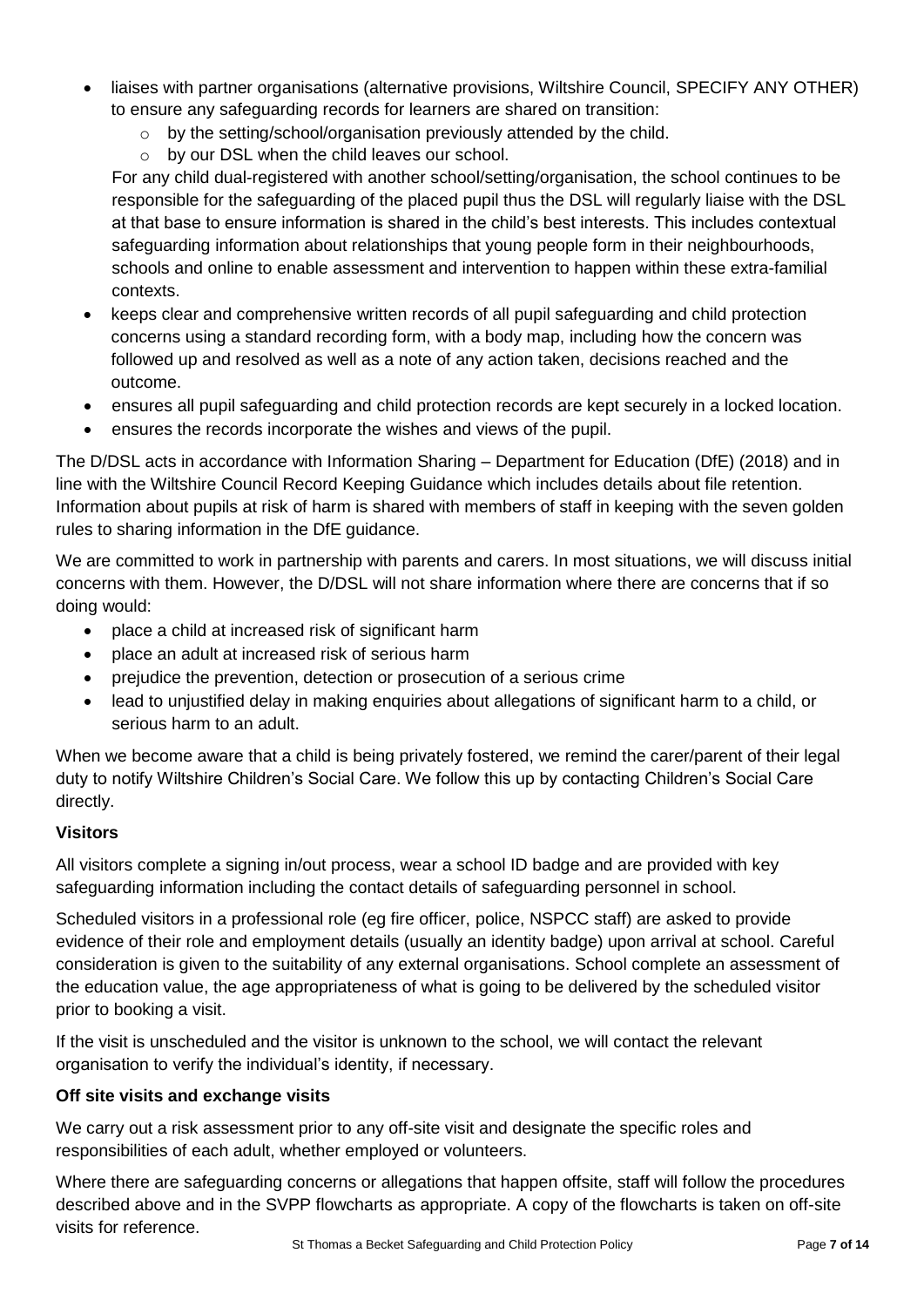Any adult over 18 in a host family will be subject to DBS checks. We work with partner schools abroad to ensure that similar assurances are undertaken prior to any overseas visit by our pupils.

# **Mandatory procedures – Supporting children**

## **A culture of listening to children**

We have a whole school approach to listening to children and have systems in place which create an environment where children feel safe to share their concerns and worries and know they will be taken seriously. These systems operate with the best interests of the child at their heart.

Children can safely express their views and give feedback. The school's safeguarding team are clearly identifiable to our pupils. We regularly gather pupil voice via forums and surveys, this data informs our practice and policies.

## **Curriculum – teaching about safeguarding**

Our pupils access a broad and balanced curriculum that promotes their spiritual, moral, cultural, mental and physical development, and prepares them for the opportunities, responsibilities and experiences of life.

We provide opportunities for pupils to develop skills, concepts, attitudes and knowledge that promote their safety, and well-being. The PSHE and citizenship curriculum, incorporating Relationships, Sex and Health (RSHE) education specifically includes the following objectives:

- Developing pupil self-esteem and communication skills
- Developing strategies for self-protection including online safety
- Developing a sense of the boundaries between appropriate and inappropriate behaviour in adults and within peer relationships (positive relationships and consent)

#### **Remote learning**

If the school is required to change the way provision to children is offered due to exceptional circumstances eg during a pandemic lockdown, self-isolation, staff responsibilities to remain alert to the signs and risks of abuse to children will continue to apply. In such circumstances:

The DSL will:

- work closely with social care and partner agencies to support children in these circumstances and to identify children who may be at risk for the first time and/or benefit from additional support
- use specific local and national guidance about safeguarding in such circumstances to inform practice eg UK Safer internet centre guidance, DfE safeguarding and remote education and will ensure staff, children, and families are provided with written:
	- $\circ$  amended DSL arrangements as required (names, location and contact details)
	- o temporary changes to procedures for working with children eg online.
	- o amended procedures for reporting concerns
	- o safeguarding training arrangements
	- $\circ$  timescales for such changes so that all children, families and staff understand when such arrangements will end, and arrangements revert to those in place prior to the events leading to the need for the temporary changes.

We will ensure the curriculum we offer during such circumstances, continues to promote learners' spiritual, moral, cultural, mental and physical development.

## **Early help**

At St Thomas a Becket Primary School, all our staff can identify children who may benefit from early help as a problem emerges and discuss this with the D/DSL.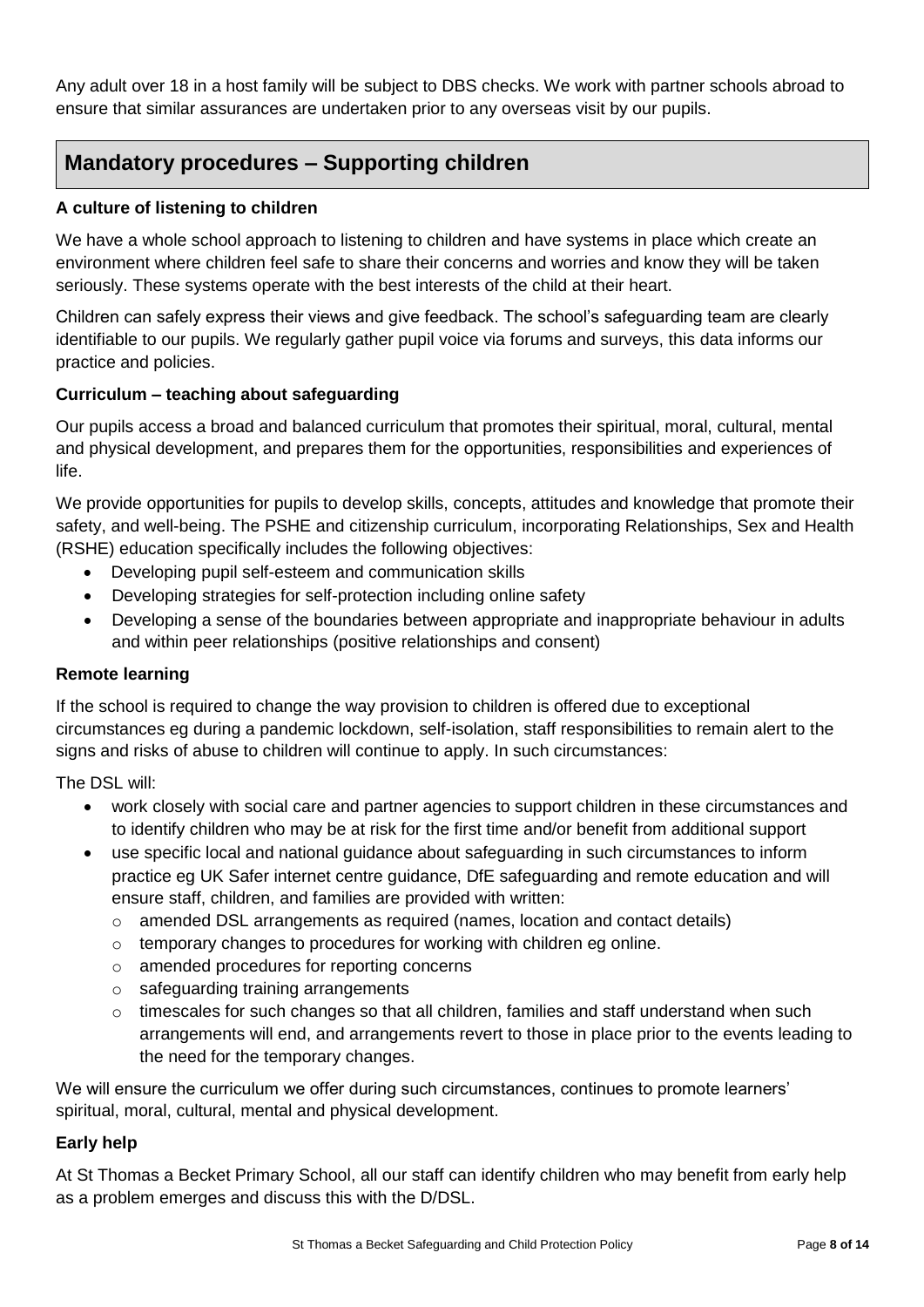The D/DSL uses:

- The Digital Assessment and Referral Tool as appropriate as part of a holistic assessment of the child's needs.
- The Multi-Agency Thresholds guidance for Safeguarding Children on the Safeguarding Vulnerable People Partnership (SVPP) website about suitable action to take when a pupil has been identified as making inadequate progress or having an unmet need.
- Liaises with Wiltshire SEND service
- Various resources to identify and respond to harmful sexual behaviour

## **Children with Special Education Needs and Disabilities (SEND) or physical health issues**

Pupils with additional needs or certain health conditions face an increased risk of abuse and neglect. Staff take extra care to interpret correctly apparent signs of abuse or neglect. We never assume that behaviour, mood or injury relates to the pupil's additional needs without further exploration. Staff understand that additional challenges can exist when recognising abuse and neglect in pupils with SEND, including communication barriers. Staff recognise that children with SEND are also at a higher risk of peer group isolation and can be disproportionately affected by bullying (including prejudiced-based bullying).

To address those additional challenges, extra pastoral support is considered for children with SEND or physical health issues and they are also encouraged to discuss their concerns. The D/DSL works with the Special Educational Needs Co-ordinator (SENCo) to identify pupils with additional communication needs and whenever possible, these pupils are given the chance to express themselves to a member of staff with appropriate communication skills.

## **The use of 'reasonable force' in school**

There are circumstances when it is appropriate for staff to use reasonable force to safeguard children. The term 'reasonable force' covers the broad range of actions used by staff that involve a degree of physical contact to control or restrain children. This can range from guiding a child to safety by the arm, to more extreme circumstances such as breaking up a fight or where a young person needs to be restrained to prevent violence or injury. 'Reasonable' in these circumstances means 'using no more force than is needed'. The use of force may involve either passive physical contact, such as standing between pupils or blocking a pupil's path, or active physical contact such as leading a pupil by the arm out of the classroom. DSt Thomas a Becket Primary School follows DfE advice for schools is available at Use of Reasonable [Force in Schools.](https://assets.publishing.service.gov.uk/government/uploads/system/uploads/attachment_data/file/444051/Use_of_reasonable_force_advice_Reviewed_July_2015.pdf)

All staff will follow our behaviour policy and all pupils are encouraged to follow these expectations to reduce the need for the need for 'use of reasonable force.' Staff will work in collaboration with pupils and parents/carers to plan positive, proactive behaviour support which may include support plans, referral to specialist agencies and agreeing actions to reduce the occurrence of challenging behaviour.

# **Mandatory procedures – Specific forms of abuse and safeguarding issues**

#### **Peer on peer abuse**

All children have a right to attend school and learn in a safe environment. All peer on peer abuse is unacceptable and will be taken seriously.

In addition, we have a zero-tolerance approach and will respond to all reports and concerns of child on child sexual violence and sexual harassment, including those that have happened outside of the school, and/or online.

Staff recognise that while both boys and girls can abuse their peers, it is more likely that girls will be victims and boys instigators of such abuse. Peer on peer abuse is not tolerated, passed off as "banter" or seen as "part of growing up". The different forms of peer on peer abuse is likely to include, but not limited to: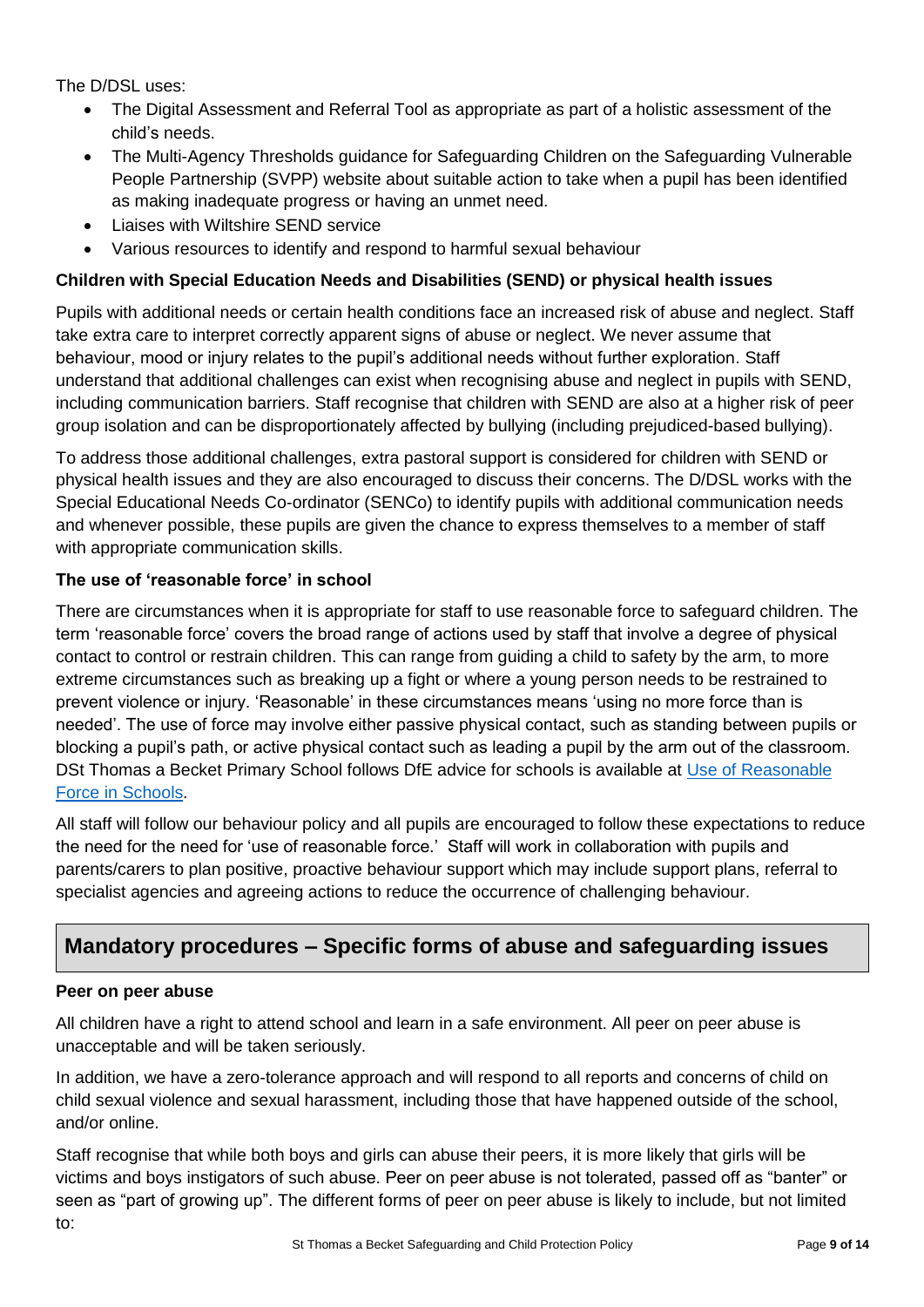- bullying (including cyber bullying, prejudice-based and discriminatory bullying)
- abuse in intimate personal relationships between peers
- physical abuse which can include hitting, kicking, shaking, biting, hair pulling or otherwise causing physical harm
- 'upskirting' or any picture taken under a person's clothing without their permission or them knowing to obtain sexual gratification or cause humiliation, distress or alarm.
- causing someone to engage in sexual activity without consent
- initiation/hazing type violence and rituals.
- consensual and non-consensual sharing of nudes and semi-nude images and/or videos (also known as sexting)
- sexual violence and sexual harassment between children, as defined by Sexual offences act 2003 which considers rape, assault by penetration and sexual assault, all types of sexual violence. Sexual violence and sexual harassment can be between two children, or a group of children and can occur online and offline.

Consequently, peer on peer abuse is dealt with as a safeguarding issue, recorded as such and not managed through the systems set out in the school behaviour policy.

Any pupil who may have been victimised and/or displayed such harmful behaviours, along with any other child affected by peer on peer abuse, will be supported through the school's pastoral system and the support will be regularly monitored and reviewed.

We will address inappropriate behaviour (even if it appears to be relatively innocuous) as this can be an important intervention that may help prevent problematic, abusive and/or violent behaviour in the future.

We acknowledge that even if there are no reported cases of peer on peer abuse, such abuse may still be taking place and is simply not being reported. Staff maintain an attitude of 'it could happen here' where safeguarding is concerned.

We minimise the risk of peer on peer abuse by providing:

- a relevant, effective curriculum, that helps children to develop their understanding of acceptable behaviours, healthy relationships and keeping themselves safe. The curriculum is updated to reflect changes in legislation, and the mandatory teaching of Relationship Education, Relationship and Sex Education and Health Education
- established/publicised systems for pupils to raise concerns with staff, knowing they will be listened to, supported and valued, and that the issues they raise will be taken seriously
- training to all staff so they understand that peer on peer abuse can happen and are trained to be alert to any behaviours that could cause concern
- a clear procedure for all staff to report all incidents as a safeguarding concern to the school D/DSL.

The DSL will follow local and national guidance when there has been a report of sexual violence and harassment between children. This will include liaising with other professionals to develop robust risk assessments and multi-agency safety planning with appropriate specialist targeted work for pupils who are identified as posing a potential risk to other children. This is done using a Contextual Safeguarding approach to ensure assessments consider risks posed by any wider environmental factors present in a child's life.

The NSPCC has a dedicated helpline 0800 136 663 to provide children who are victims of sexual abuse in schools with appropriate support and advice. The helpline also provides support to parents and professionals.

#### **Serious violence**

We are committed to success in learning for all our pupils as one of the most powerful indicators in the prevention of youth crime.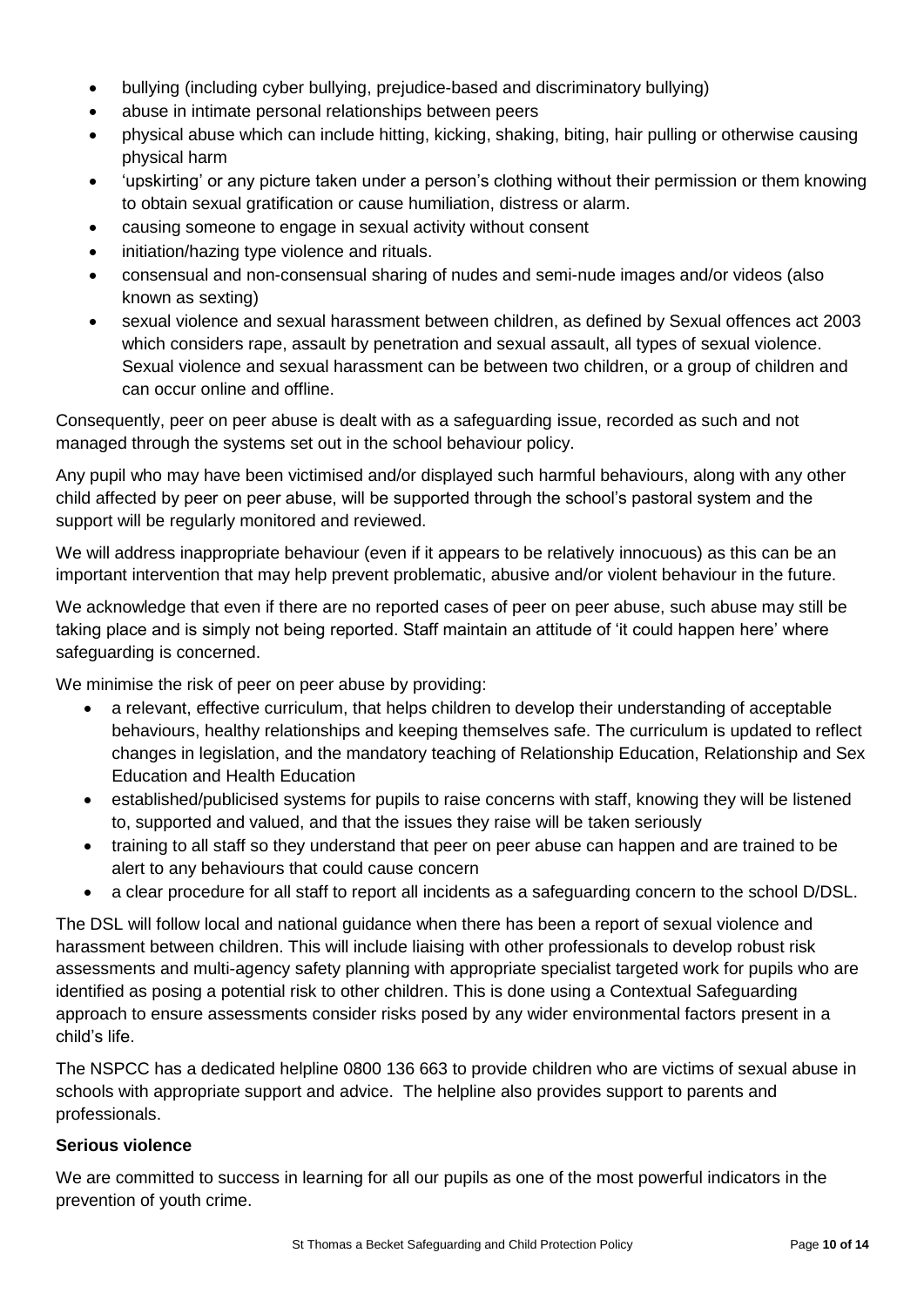Our curriculum includes teaching conflict resolution skills and understanding risky situations to help our children develop the social and emotional skills they need to thrive.

Staff are trained to recognise both the early warning signs of contextual risks and that pupils may be vulnerable to exploitation and getting involved in gangs as well as indicators that a pupil is involved in serious violent crime. They are also aware of the associated risks and know the measures put in place to minimise such risks.

### **Missing children and children missing education**

Staff report immediately to the D/DSL, if they know of any child who may be:

- Missing whereabouts unknown or
- Missing education (compulsory school age (5-16) with no school place and not electively home educated)

The designated teacher for LAC and care leavers discusses any unauthorised/unexplained absence of Looked After Children with Virtual School when required.

The DSL shares any unauthorised/unexplained absence of children who have an allocated social worker within 24 hours.

Children who do not attend school regularly can be at increased risk of abuse and neglect. Where there is unauthorised/unexplained absence, and

- after reasonable attempts have been made to contact the family without success, the DSL follows the SVPP procedure and consults/refers to the MASH team as appropriate.
- there are no known welfare concerns about a pupil, we follow our procedures for unauthorised absence and report concerns to the Education Welfare Service.

#### **Mental health**

All staff are aware that mental health problems can be an indicator that a child has suffered or is at risk of suffering abuse, neglect or exploitation.

Staff understand that:

- abuse and neglect, or other potentially traumatic adverse childhood experiences can have a lasting impact throughout childhood, adolescence and into adulthood. Staff are aware of how
- these experiences can impact on children's mental health, behaviour and education.
- they have a duty to observe children day-to-day and identify those whose behaviour suggests that they may be experiencing a mental health problem or be at risk of developing one.

If staff have a mental health concern about a child that is also a safeguarding concern, they will report this concern using the agreed reporting mechanisms.

#### **Domestic abuse**

Staff understand that domestic abuse is any incident or pattern of incidents of controlling, coercive, threatening behaviour, violence or abuse between those aged 16 or over who are, or have been, intimate partners or family members regardless of gender or sexuality. The abuse can encompass but is not limited to: psychological; physical; sexual; financial; and emotional harm.

The DSL liaises with partner agencies as part of 'Encompass' in Wiltshire. When police are called to an incident of domestic abuse, where there are children in the household who have experienced the domestic incident, the DSL ensures the organisation receives up to date relevant information about the child's circumstances and will ensure key staff provide emotional and practical support to the child according to their needs.

#### **Preventing radicalisation**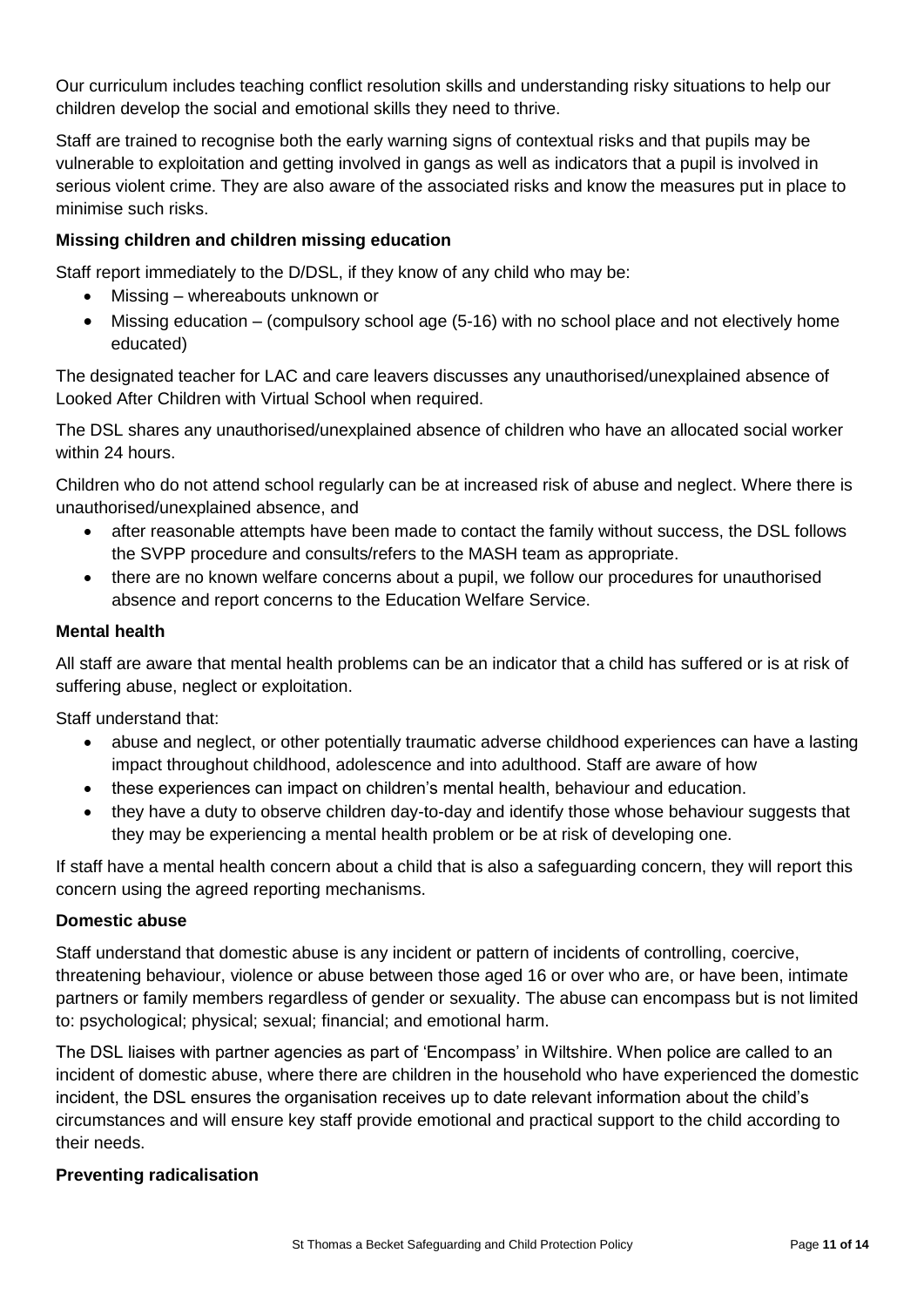Protecting children from the risk of radicalisation is part of schools' wider safeguarding duties, and is similar in nature to protecting pupils from other forms of harm and abuse.

Staff use their judgement in identifying pupils who might be at risk of radicalisation and speak to the D/DSL if they are concerned about a pupil. The D/DSL will always act proportionately and this may include making a Prevent referral to the Channel support programme or to the MASH.

#### **Female Genital Mutilation (FGM)**

FGM is illegal in the UK and a form of child abuse with long-lasting harmful consequences. Staff will inform the D/DSL immediately if they suspect a girl is at risk of FGM. We will report to the police any 'known' cases of FGM to the police as required by law.

# **Staff training**

#### **Induction**

The welfare of all our pupils is of paramount importance. All staff including governors and regular volunteers are informed of our safeguarding policy and procedures including online safety, at induction.

Our induction for staff also includes:

- Plan of support for individuals appropriate to the role for which they have been hired
- Confirmation of the conduct expected of staff within the school our Staff Behaviour Policy
- Opportunities for a new member of staff to discuss any issues or concerns about their role or responsibilities
- Confirmation of the line management/mentor process whereby any general concerns or issues about the person's ability or suitability will be addressed.

#### **Safeguarding training**

This training is for all staff and is updated every 3 years as a minimum to ensure staff understand their role in safeguarding. Any member of staff not present at this whole school session will undertake this statutory training requirement on their return.

In addition, all staff members receive safeguarding and child protection updates (for example, via email, e-bulletins, staff meetings) as necessary and at least annually. All staff also receive training in online safety and this is updated as necessary.

#### **Advanced training**

The D/DSL has additional multi agency training which is updated every two years as a minimum. The D/DSL also attend multi-agency courses relevant to school needs. Their knowledge and skills are refreshed at least annually eg via e-bulletins or safeguarding networking events with other D/DSLs. The D/DSL attend a Wiltshire MASH tour.

#### **Safer Recruitment**

At least one person on any appointment panel has undertaken Safer Recruitment Training. This training is updated every five years as a minimum.

#### **Preventing Radicalisation**

All staff undertake Prevent awareness training.

#### **Staff support**

Due to the demanding, often distressing nature of child protection work, we support staff by providing an opportunity to talk through the challenges of this aspect of their role with a senior leader and to seek

further support as appropriate.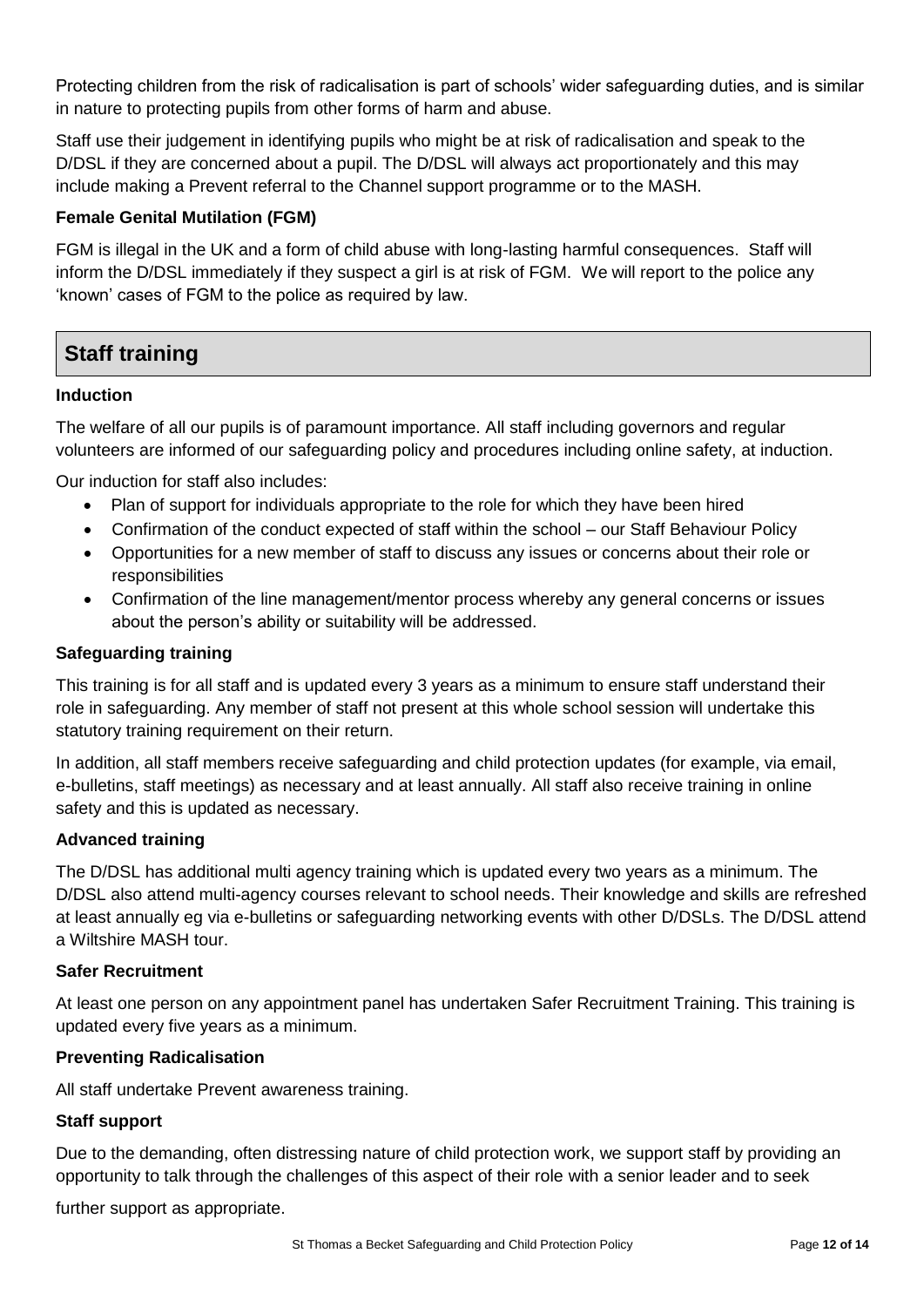#### **Governors**

As well as the school's safeguarding induction programme, governors are encouraged to complete face to face whole school safeguarding and child protection training. In addition, governors may attend face to face training for governors provided by Wiltshire Council.